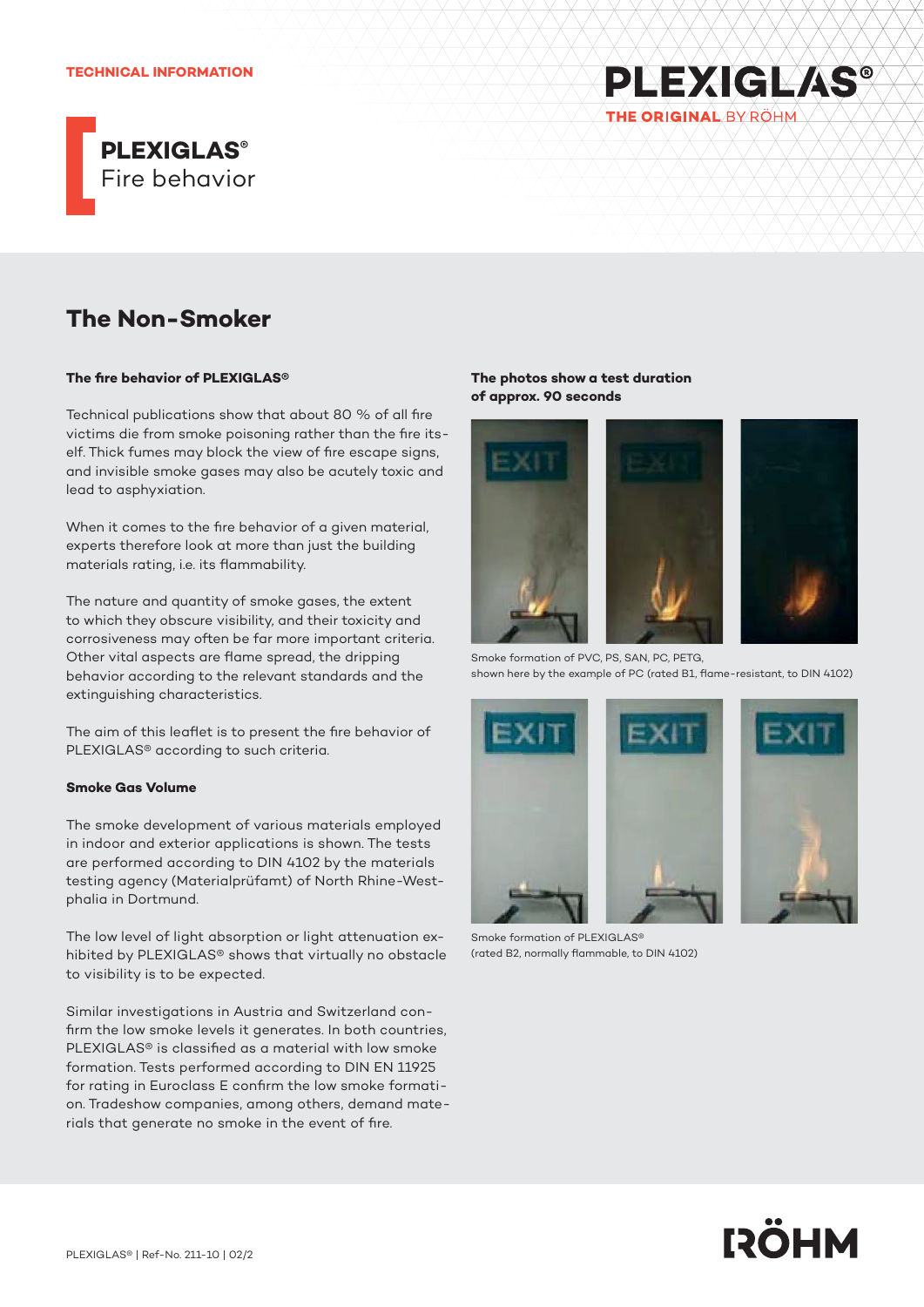

## **Smoke Gas Toxicity**

This is a particularly important criterion for all applications in rooms frequented by the public.

The certificates of inoffensiveness confirm that PLEXIGLAS® does not release any acutely toxic gases. The certificates were issued by EPA GmbH, an institute that analyzes the smoke gases of combustible materials and draws up expert reports and certificates on their classification.

Apart from low smoke development, this property is a central requirement of almost all directives on tradeshow booth construction.

## **Smoke Gas Corrosiveness**

Fires are dangerous. The corrosive gas mixtures that may form not just during a fire, but also during fire-fighting and for a long period afterwards, may be harmful to persons and damage buildings and equipment. Critical substances usually settle on surfaces and adhere to them or are constantly released into the air.

The damage caused by these deposits and environmental hazards may be much more significant than the damage caused directly by fire, owing to the required renovation work.

Tests performed according to DIN VDE 0482-267 and our own investigations clearly show that: The smoke gas and basic constituents of PLEXIGLAS® are neither corrosive, nor do they adhere permanently to surfaces.

#### **Flame Spread**

When materials start to burn, they may ignite neighboring objects. The speed with which fire spreads depends on a number of different factors.

The flame spread of materials is determined by various test methods, depending on application.

#### **Ignition Behavior/Building Materials Rating**

The ignition behavior of a material is one criterion for its building materials rating.

PLEXIGLAS® is rated B2, normally flammable, to DIN 4102, and is thus approved for a multitude of indoor and outdoor applications. In addition, PLEXIGLAS® is rated in Euroclass E according to DIN EN 13501. Apart from the ignition test in compliance with the given standards, tests performed under fire department supervision show that PLEXIGLAS® is not normally ignited by sources such as weld spatter or flying sparks from grinding operations, sparklers, fireworks or glowing charcoal.

# **Dripping Behavior**

The dripping behavior of burning or melting materials depends not merely on their properties, but also on the progression of a fire. The assessment of dripping behavior is one of the investigations used to determine the building materials rating.

PLEXIGLAS® is rated in building materials class B2, without burning droplets, according to DIN 4102. This fire behavior is confirmed by Euroclass E to DIN EN 13501.

## **Extinguishing Characteristics**

Materials burn in different ways, depending on their chemical composition or state. Materials are divided into four fire classes, ABCD, to assess the extinguishing requirements.

Depending on the fire rating, only certain extinguishing agents may be used, e. g. water, foam, powder, CO2 etc.

All it normally takes to extinguish PLEXIGLAS® is a small quantity of water. However, all other extinguishing agents are equally suitable. That greatly facilitates fire-fighting.